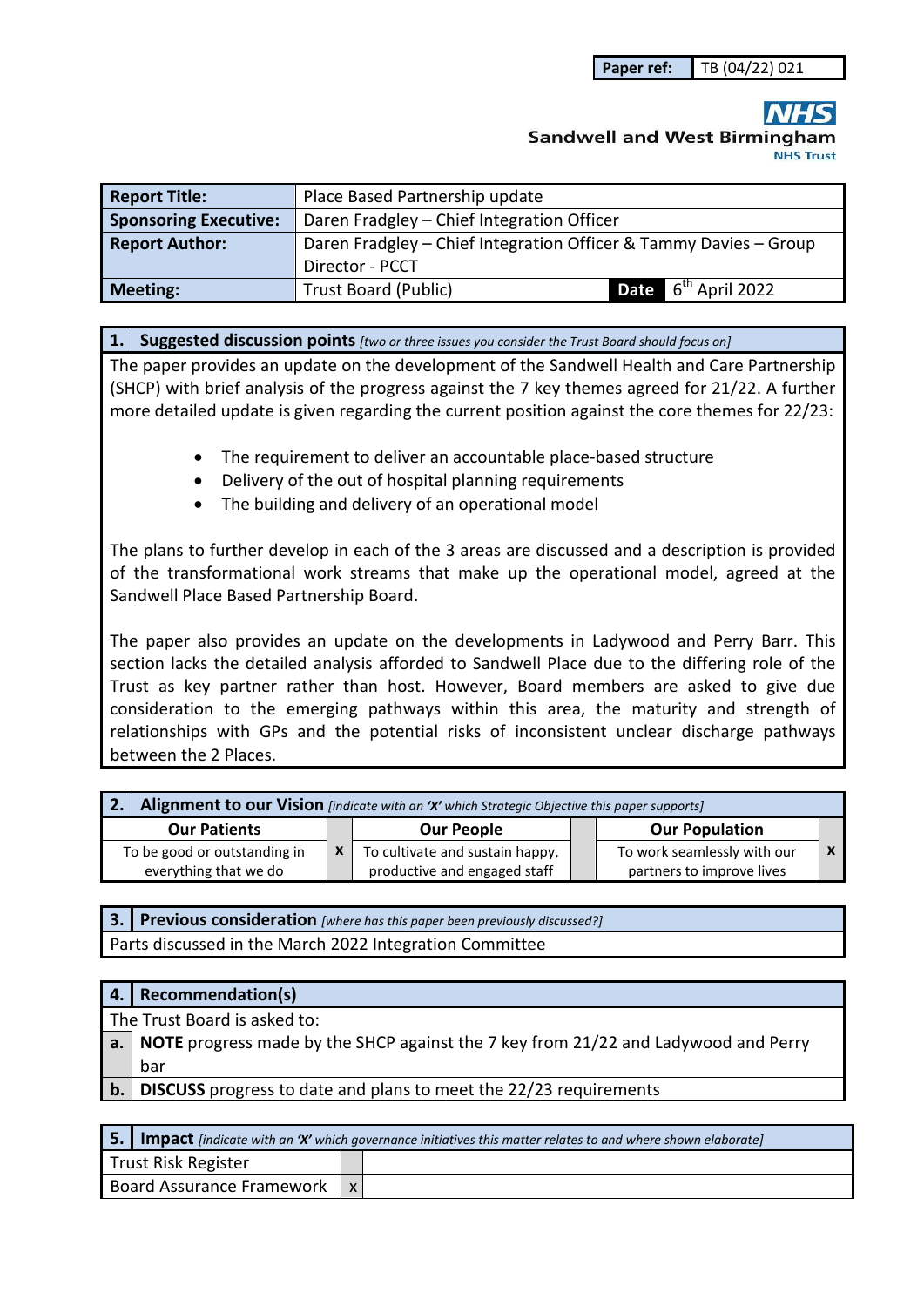| Equality Impact Assessment   Is this required? |                   | Y |  | $ N $ if 'Y' date completed           |  |
|------------------------------------------------|-------------------|---|--|---------------------------------------|--|
| Quality Impact Assessment                      | Is this required? | Y |  | $\Box$ N $\Box$ If 'Y' date completed |  |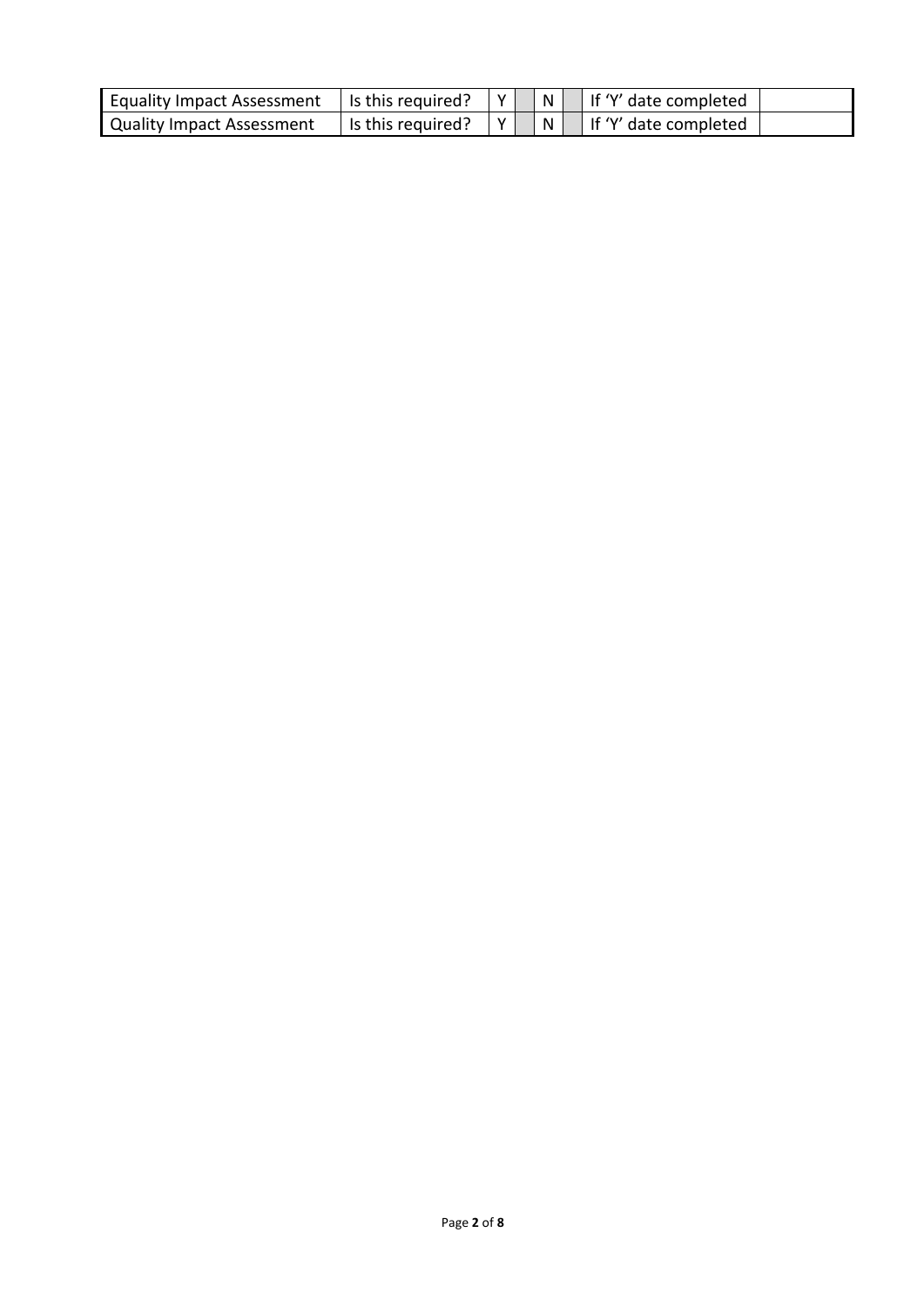## **SANDWELL AND WEST BIRMINGHAM NHS TRUST**

## **Report to the Public Trust Board: 6th April 2022**

### **Place Based Partnership update**

#### **1. Background**

- 1.1 The end of the financial year has prompted a stocktake review of the Sandwell Health and Care Partnership to date. The evaluation has also considered the progress made against the criteria set out in the white paper, (*joining up care for people, places and populations, Department of Health and Social Care, 2022*) which was presented in detail to this Board last month, indicating early local maturity in Sandwell.
- 1.2 Progress for 21/22 in regards to the 7 agreed priorities which align to those set out in the white paper, have been presented in detail to the Sandwell Place Based Partnership Board and the Integration Committee. The self-assessed progress against the 7 agreed priorities is summarised in the Integration Committee (IC) highlight report and is available in admin control with the IC papers.
- 1.3 This report concentrates on detailing the 22/23 plan for the partnership showing early progress across several areas. The plan is based on 3 core themes
	- The requirement to deliver an accountable place-based structure
	- Delivery of the out of hospital planning requirements
	- The building and delivery of an operational model

### **2. Sandwell Health & Care Partnership (SHCP): 22/23 plan**

- 2.1 The next 12 months will focus on the delivery of the requirements set out in the white paper in **delivering an accountable Place based structure**. Whilst these themes provide a robust direction it is our intention to cross reference and provide assurance through the **CQC Well Led framework** to ensure consistency and safety. This will form the basis of the governance review and due diligence required by the system. The SHCP is committed to also working with the other Black Country Place Based Partnerships (PBP) and Ladywood and Perry Barr in an **action learning set mode** to ensure that we all learn together with development based on each other's experiences. We are also leading the thinking on coordination of an outcome framework that is aligned across the places with operational measure and transformational standards
- 2.2 **The out of hospital planning requirements** are designed to provide a robust model to minimise acute hospital demand through the provision of timely community intervention. The delivery against each area is largely coordinated by the Primary Care,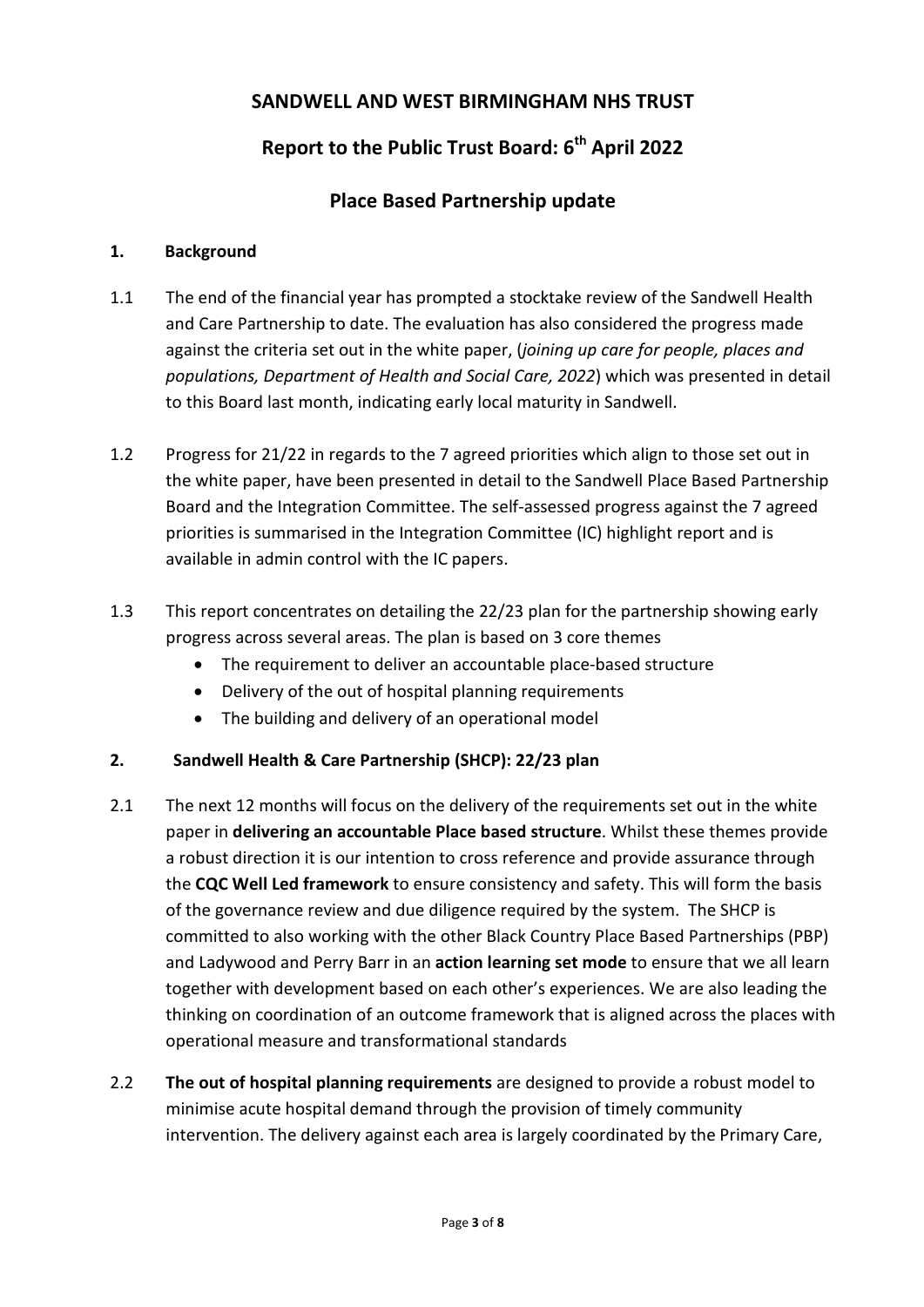Community and Therapies (PCCT) clinical Group with variable levels of maturity. The out of hospital planning requirements include:

- **Urgent community response**
- **Virtual wards**
- **Discharge to assess**
- 2.3 From April 2022 there is an expectation that at least 75% of people meeting set criteria will have a **community response within 2 hours (UCR2)**. PCCT have provided a community admission avoidance service for several years offering same day rather than 2 hour response time. Since October 2021, urgent referrals have been re-prioritised to develop the 2 hour response service where indicated. The following table shows the total number of calls to the admission avoidance service and the proportion of calls meeting the UCR2 criteria.



2.4 The **Virtual Ward** model aims to provide intensive, consultant led management to people within their usual place of residence who would otherwise require acute hospital admission. Each Place has a mandate to prove 40-50 virtual ward beds per 100k population. Within Sandwell we currently have the following virtual wards in place / in design

| <b>Virtual ward</b> | <b>Detail</b>                              | <b>Stage of development</b>      | <b>Number</b><br>virtual<br>beds |
|---------------------|--------------------------------------------|----------------------------------|----------------------------------|
| Acute               | For patients >16 years with an acute       | Fully operational but with low   | 40                               |
| Medicine            | medical presentation. Supported by         | levels of referrals and a        |                                  |
| (hospital at        | the acute medical team and                 | requirement to work towards      |                                  |
| home)               | community nursing and therapy teams,       | admitting to full capacity       |                                  |
|                     | utilising point of care testing. This is a |                                  |                                  |
|                     | step up and step down service to           | Average referrals per month - 30 |                                  |
|                     | expedite discharge and avoid               |                                  |                                  |
|                     | admission and is a key element of the      |                                  |                                  |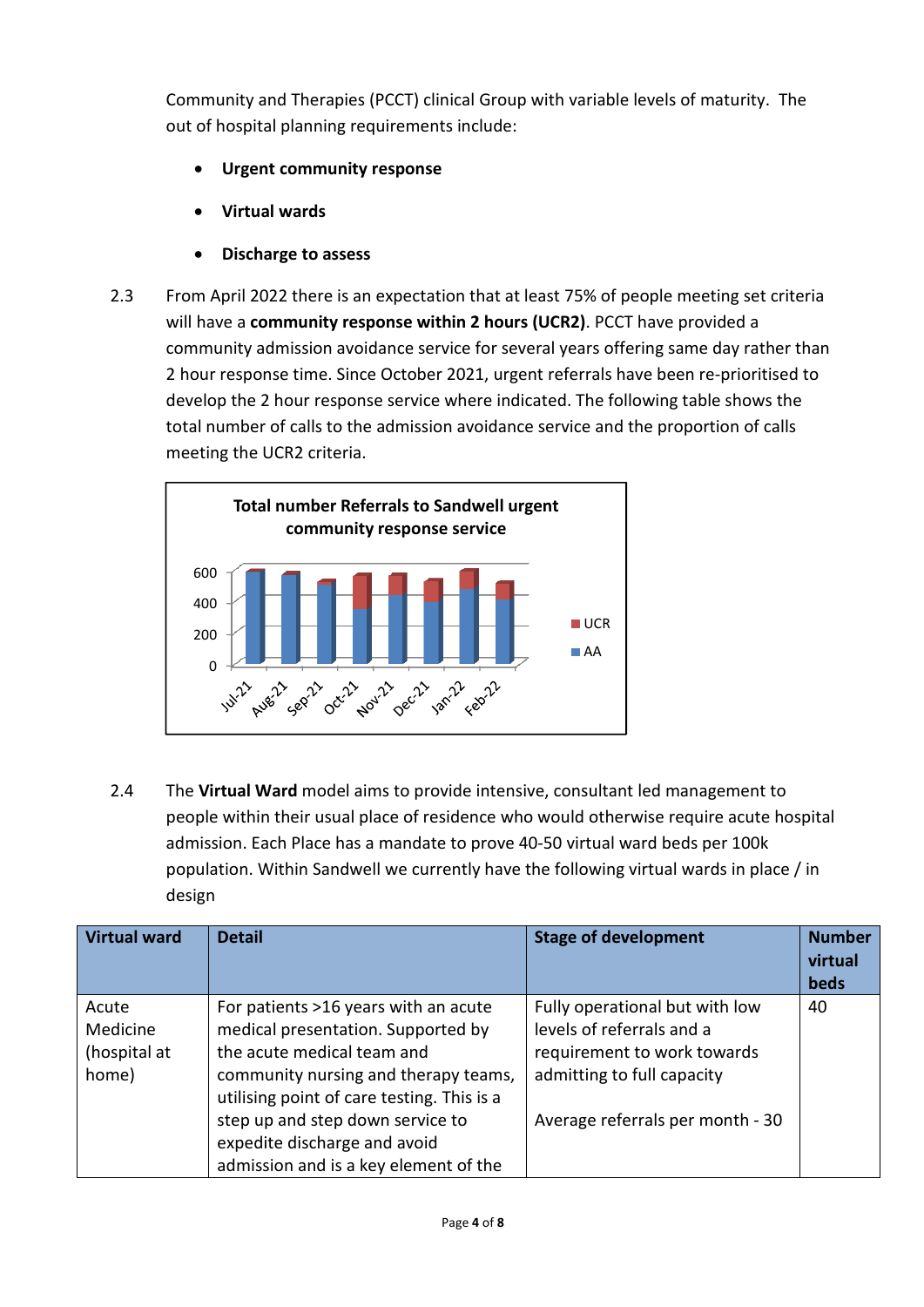|             | Midland Met care model                                                                                                                                                                                                            |                                                   |    |
|-------------|-----------------------------------------------------------------------------------------------------------------------------------------------------------------------------------------------------------------------------------|---------------------------------------------------|----|
| Covid       | For patients >18 years. Step up and<br>step down service for people requiring<br>additional monitoring including pulse<br>oximetry. Delivered by the community<br>respiratory team and supported by the<br>respiratory physicians | Fully operational                                 | 50 |
| Respiratory | For patients > 16 with exacerbation of<br>COPD, asthma or bronchiectasis. Step<br>up and step down service                                                                                                                        | In development $-$ due to start in<br>April 2022  | 30 |
| Frailty     | For patients > 65 with moderate to<br>severe frailty who would otherwise<br>require admission / prolonged hospital<br>stay for medical, nursing or therapy<br>support. A key element of the<br>Midland Met care model             | In development $-$ due to<br>commence in May 2022 | 50 |
| Paediatric  | Children requiring acute intervention,<br>supported by the community paediatric<br>service with consultant oversight                                                                                                              | In development                                    | 30 |

- 2.5 There has been considerable progress in improving the discharge pathways from our acute beds into community services. Developed under the **Discharge to Assess (D2A)**  model, we now have a functioning integrated discharge hub including community health and adult social care. The hub facilitates discharges from our acute sites regardless of patients' postcode with onward care provided for Sandwell residents (Birmingham Community Health Trust (BBCHC) and Birmingham social care provide onward care for Birmingham residents).
- 2.6 In order to fully implement the D2A model for Sandwell residents, it has been necessary to right size community service provision to enable appropriate **intermediate care** for people at home (**pathway 1**) and in extra assessment care home beds (**pathway 2**) . The previous model was funded for nursing and therapy provision for 20 virtual beds. Demand has dramatically increased and we are now providing an average of 135 pathway 1 beds and 50 pathway 2 beds. In order to mitigate risk and maintain capacity against current demand, rapid recruitment strategies are being deployed with approximately 35% of the total staff required for right sizing (WTE 71) recruited. The remaining recruitment will then be phased in year 2. Given the skill sets come from different professional back grounds the risk of recruitment delay can be mitigated.
- 2.7 The funding for the expanding community staffing establishment to meet the demand for pathway 1 and 2 has been obtained from the closure of 2 medically fit for discharge wards with reinvestment into both health and social care provision. This has been a key milestone in the maturity of the partnership with consensus across partners.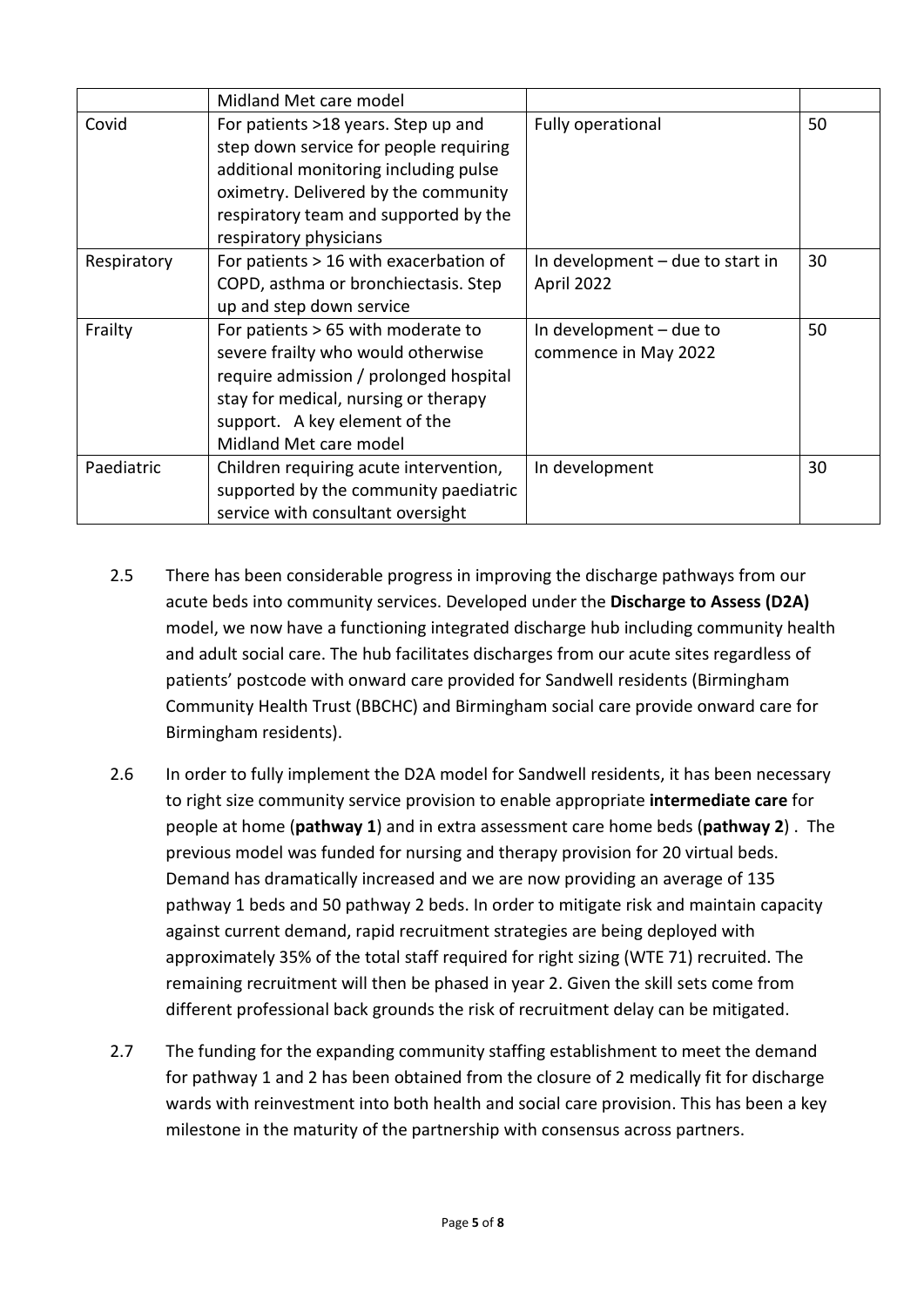- 2.8 It is important to note that despite the early progress against out of hospital planning requirements, future success will rely on all partners contributing to future models. Over the coming months, priority will be afforded to deploying the **primary care DES** for Your Health Partnership (YHP) and extending this to a support offer for the whole of primary care. In addition a full market assessment of **adult social care provision** will be undertaken with a workforce delivery solution ahead of next winter.
- 2.9 **The building of a delivery model** will focus on 4 main areas:
	- **Resilient communities** – Equip communities with the resource, knowledge & support to maximise self-care, reducing reliance on existing health & social care services. This model will refocus efforts towards more preventative activity aimed at addressing inequalities and social determinants of health.
	- **Town teams (integrated primary care)** Citizens will receive health and care from a local, integrated team with the depth and breadth of skills to support the majority of needs for the local population
	- **Intermediate care** Integrated teams will provide specialist care across Sandwell to ensure residents receive urgent / timely interventions to reduce the need for hospital admissions / prolonged length of stay, reducing health inequalities
	- **Care navigation** There will be a single point of access that coordinates all professional and citizen health & care needs. This will maximise the use of community pathways, reducing unnecessary ED and GP attendances and improve access to care
- 2.10 The following table summarises the implementation progress against each transformation work stream and the metrics to be tracked

|                                 | <b>Objectives</b>                                                                                                                                                                                               | <b>Progress to date</b>                                                                                                                                      | <b>Operational metrics</b>                                                                                                                                                                       |
|---------------------------------|-----------------------------------------------------------------------------------------------------------------------------------------------------------------------------------------------------------------|--------------------------------------------------------------------------------------------------------------------------------------------------------------|--------------------------------------------------------------------------------------------------------------------------------------------------------------------------------------------------|
| <b>Resilient</b><br>communities | Each town to have an accessible<br>multi-functional health &<br>wellbeing hub and a support<br>offer from social prescribers and<br>3 <sup>rd</sup> sector (including housing,<br>education, financial support) | Scoping of<br>suitable estates<br>underway<br>Mapping of public<br>health priorities<br>Engagement with<br>3 <sup>rd</sup> sector and<br>community<br>groups | Community pharmacy activity<br>by attendance<br>Social prescriber contacts<br>Attendances at the Health &<br><b>Wellbeing Hubs</b><br>Increased utilisation of 3rd<br>sector / community support |
|                                 |                                                                                                                                                                                                                 |                                                                                                                                                              | groups                                                                                                                                                                                           |
| <b>Town teams</b>               | Each town will have an<br>integrated team inclusive of<br>physical and mental health                                                                                                                            | Identification and<br>agreement of 'in<br>scope' teams.                                                                                                      | Number of patients reviewed in<br>complex & specialist MDTs                                                                                                                                      |
|                                 | provision, social care and 3rd                                                                                                                                                                                  | Transformation                                                                                                                                               | Number of unplanned hospital                                                                                                                                                                     |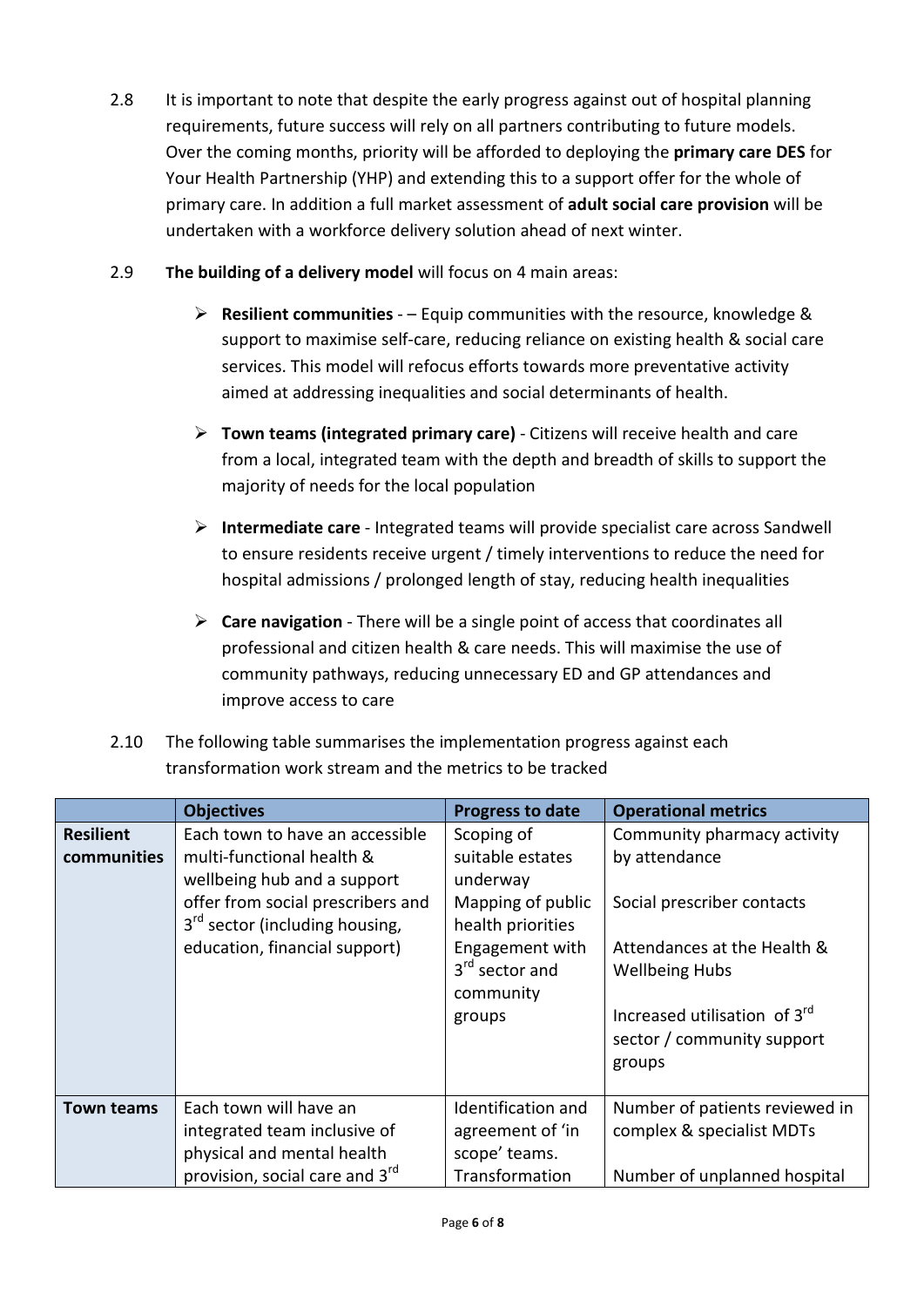|                      | sector.<br>Teams will hold a dynamic data<br>informed 'at risk' register to<br>proactively support the citizens<br>most at need<br>Frequent MDTs will be provided<br>Minimise duplication of referrals<br>to multiple teams and multiple<br>unnecessary contacts with a<br>trusted assessor model | board formed<br><b>Scoping IT</b><br>solutions                                                                                                              | and GP attendances for people<br>on MDT caseloads<br>Number of patients with<br>personalised care plans<br>Increase in staff retention &<br>staff engagement scores<br>Reduction in ambulance<br>conveyances from care homes                                                                                                                      |
|----------------------|---------------------------------------------------------------------------------------------------------------------------------------------------------------------------------------------------------------------------------------------------------------------------------------------------|-------------------------------------------------------------------------------------------------------------------------------------------------------------|---------------------------------------------------------------------------------------------------------------------------------------------------------------------------------------------------------------------------------------------------------------------------------------------------------------------------------------------------|
| Intermediate<br>care | Completion of the right sizing<br>community services exercise to<br>ensure responsive therapy<br>provision<br>Consolidation of EAB beds in the<br>Harvest view facility                                                                                                                           | Recruitment into<br>expanding<br>community<br>services underway<br>Harvest view<br>facility due to<br>open in July 2022                                     | Number of patients assigned to<br>each pathway<br>Average Length of stay per<br>pathway<br>% of patients meeting the<br><b>Urgent Community</b><br>Response(UCR2) criteria - seen<br>within 2 hours<br>% of UCR2 patients admitted to<br>ED<br>% of patients discharged from<br>an acute hospital bed within 24<br>hours of being deemed suitable |
| Care<br>navigation   | A single point of access for all<br>citizens requiring health and care<br>including UCR2, virtual wards,<br>SDEC, AMU. Bed bureau for<br>community beds.<br>Integrated discharge hub<br>Triage of WMAS data and 111<br>calls to increase community<br>response and reduce ED / WMAS<br>activity   | Scoping of IT<br>solution underway<br>Virtual wards<br>being formed<br>Functional<br>integrated<br>discharge hub<br>Dementia<br>navigators<br>(pathfinders) | Number of contacts to CNC by<br>category and outcome<br>disposition<br>Number of patients per virtual<br>ward (VW) & percentage<br>hospital admissions per VW<br>Average hospital Length of stay<br>% of patient accessing services<br>by ethnic origin, disability<br>(accessibility)                                                            |

**3. Ladywood and Perry Barr**